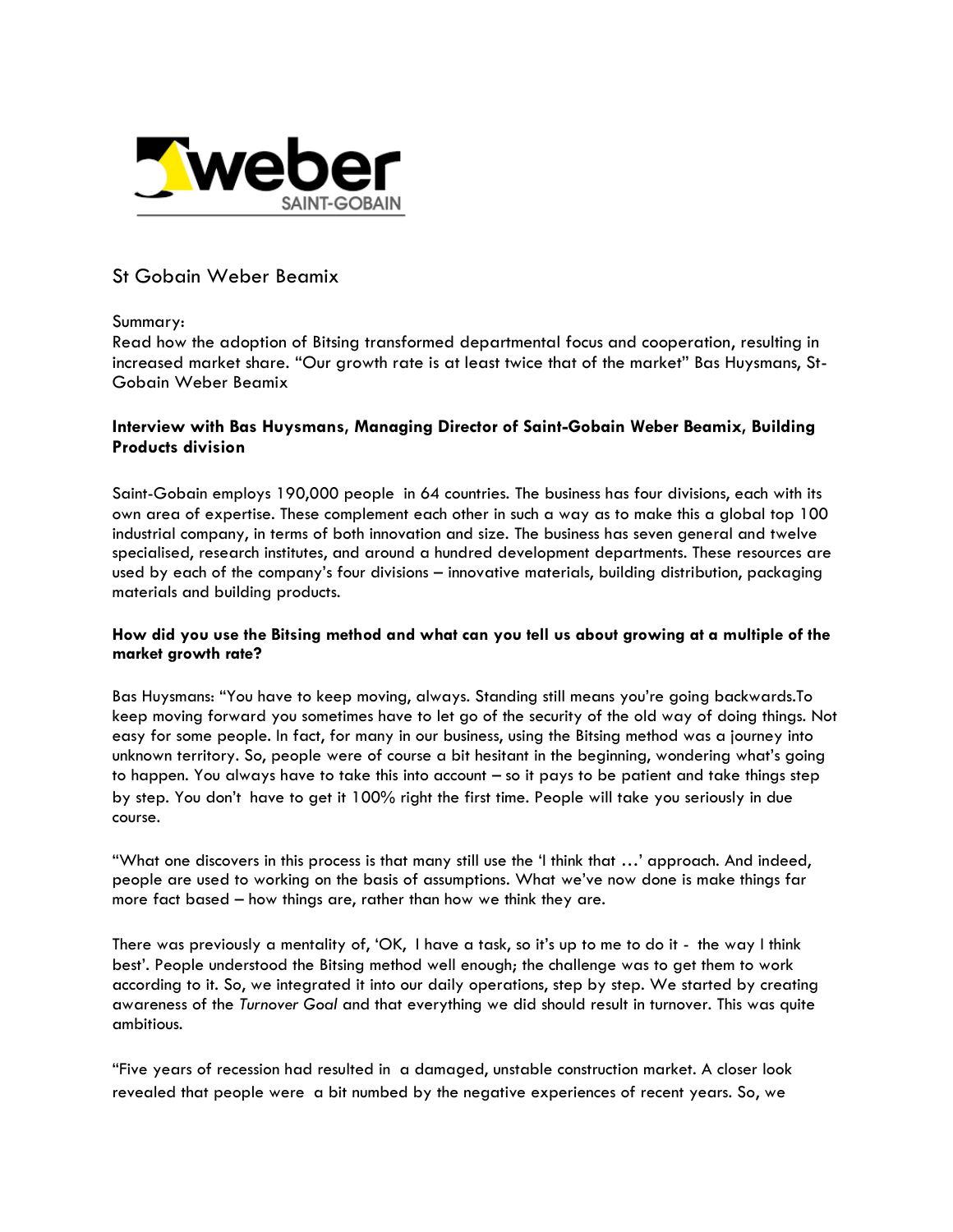immediately started shifting the focus of the organisation – using the *Pencils Philosophy* of the Bitsing method. It emerged that we had invested a lot of time and money in markets, target groups, and products with less than significant shares in our turnover. It was inconceivable, but the vast majority of our turnover derived from 1.3% of our product range.

"Shifting to a realistic focus resulted directly in 20% growth. The *Pencils* are a fantastic tool for convincing everyone in the organisation of the need to change focus.

"This corrected focus led directly to active engagement with the market. We did this by developing an *Uncopyable Proposition* reflecting our leading position as the pioneer of the DIY market: 'Lead by Origin'. Each of the involved departments took control of their own segment of the Bitsing programme to independently yet consistently deliver programmes around this proposition. It was extraordinary to see how the awareness thus created integrated these previously independently operating departments, and a feeling of togetherness and collegiality emerged as a key element in our organisation.

"First impressions were often negative – and old habits die hard. Initial reactions to new things were often, 'I'm already so busy', or 'Yes, but my approach is very different'. However, as the system and the role of the departments within the model were better understood, acceptance became easier and is now almost automatic."

#### **Can you describe what Bitsing has done for you – in one word?**

"Streamlined! That's the key word. You came here telling us that everyone within an organisation is busy doing their own thing, while not one of them is involved, from beginning to end, in the entire process. And yes, at Saint-Gobain Weber Beamix we had a Strategic department, Marketing department, a Sales department, an R&D department and a Production department – all doing their own thing. Of course, they engaged each other and had points of contact, but nothing about the interplay was streamlined. So, they weren't really working with and for each other. Indeed, it was this word, 'streamlined', that actually triggered my reaction, which was, 'This is music to my ears!' We can do something with this, I thought. The structured approach inherent in Bitsing forces an organisation to also adopt a harmonised, structured approach in order to achieve its common aim. Which is why I then adopted the Bitsing system – a decision that has validated itself in practice.

"The language of Sales is totally different from that of Marketing. Both departments endure a lot of pressure, do a lot of activities and suffer a lot of stress. However, they experience different types of pressure, action and stress, and express this in two, different languages. So, it is difficult to have enough empathy with each other, given this barrier. It's difficult to engage with each other's opportunities and problems.

As a result of the Bitsing process, the organisation now shares a common language to a much greater extent. Everyone now knows how to identify an important product; that you can only get a client to buy once he likes you, and so on. It actually doesn't matter anymore whether you're on the marketing or sales side, or in production and innovation, you all speak the same language, you understand what is meant and you also see the effects of the work of others on your own part of the business. The interactions between the various disciplines are suddenly far more linked to each other and have become almost visual for the people in the various departments, particularly in Sales, Marketing and After Sales."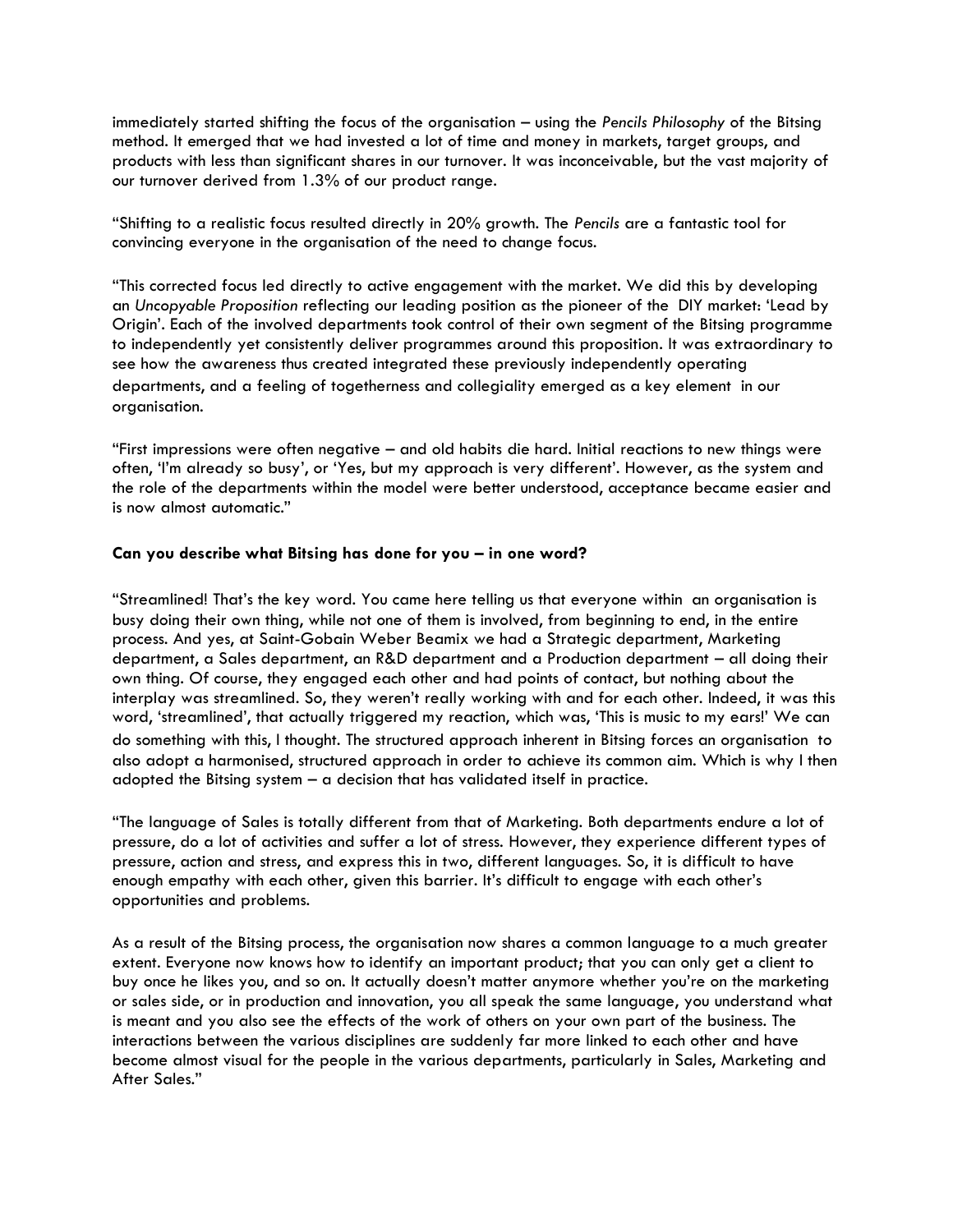#### **Does this give them more respect for each other's work?**

Bas affirms, "Yes. Because you have a better, shared understanding of what the other person is doing, and why you are doing these things. There is also more readiness on all sides to work with each other and help each other. So, what we deliver is now seen as the product of everyone's efforts, which also has a motivating effect. This, in turn, creates more commitment and better performance – and so you have almost a virtuous cycle."

#### **And what you're now doing is raising this to the next level?**

"Yes, It's like learning a new language. In the first phase you really do your best to learn the words, the conjugations. So, you get to know the language, but you don't yet speak it. As a company we are in that phase. We can get by with the language – perhaps on holiday, but when it comes to conducting business, we are not yet fluent enough, which is why I took the decision to become more fluent in the language."

#### **What other effects have you noticed?**

"Internally, I can see we're beginning to get more insight into the short term – our plans are better. Where we once operated on gut feel in terms of product development and promotions, we are now more planning orientated and therefore can also prepare our internal operations better. So, as regards development – we are more focused on developing. And in Marketing and Sales we are more targeted in our approach. We've experienced distinct advantages in both these areas. Now that Marketing and Sales give more consideration to what we have to do, it's become noticeably easier to communicate their expectations to Production and Logistics.

What's really difficult is not doing the things that we've always done. People have a tendency, in the first instance, to do Bitsing in addition to what they used to do. They see it as increased workload – 'Now they've thought up another one'. But as they take the first steps and start to make progress, they become more enthusiastic and more aware of the fact that Bitsing actually reduces workload."

#### **Are you growing at the moment?**

Bas: "Yes. Our growth rate is at least twice that of the market. Which means that we are grabbing market share. And, of course, there's a reason for that. It's partly due to the organisation itself, with its well-structured management. And that, in turn, is a function of the fact that we are more highly focused. And that the decisions we have taken are far more based on facts than feelings. We do still follow our gut feelings, but the decision process has been speeded up enormously by the fact that we've looked at the Bitsing plan. And this, in turn, has given us a far better understanding of the numbers. When you first arrived, Frans, we had just survived a five-year crisis. Things were just lightening up again. We were able to breathe again. You came with a positive message, a very simple message. One that I, as a technical guy, could easily understand. That was very important. It's as simple as it can be. And you presented it in such a simple way that everyone that heard it said, 'Yes, of course, we knew that all along – so yes, let's do it!' It's so logical, it must work. Yes, you arrived at the right moment, with the right message. One that appealed to my need to shake up the internal organisation, organise it better and tighten up the processes. Your logic appealed to me – as did the simplicity of the system. It's what persuaded me to adopt Bitsing!